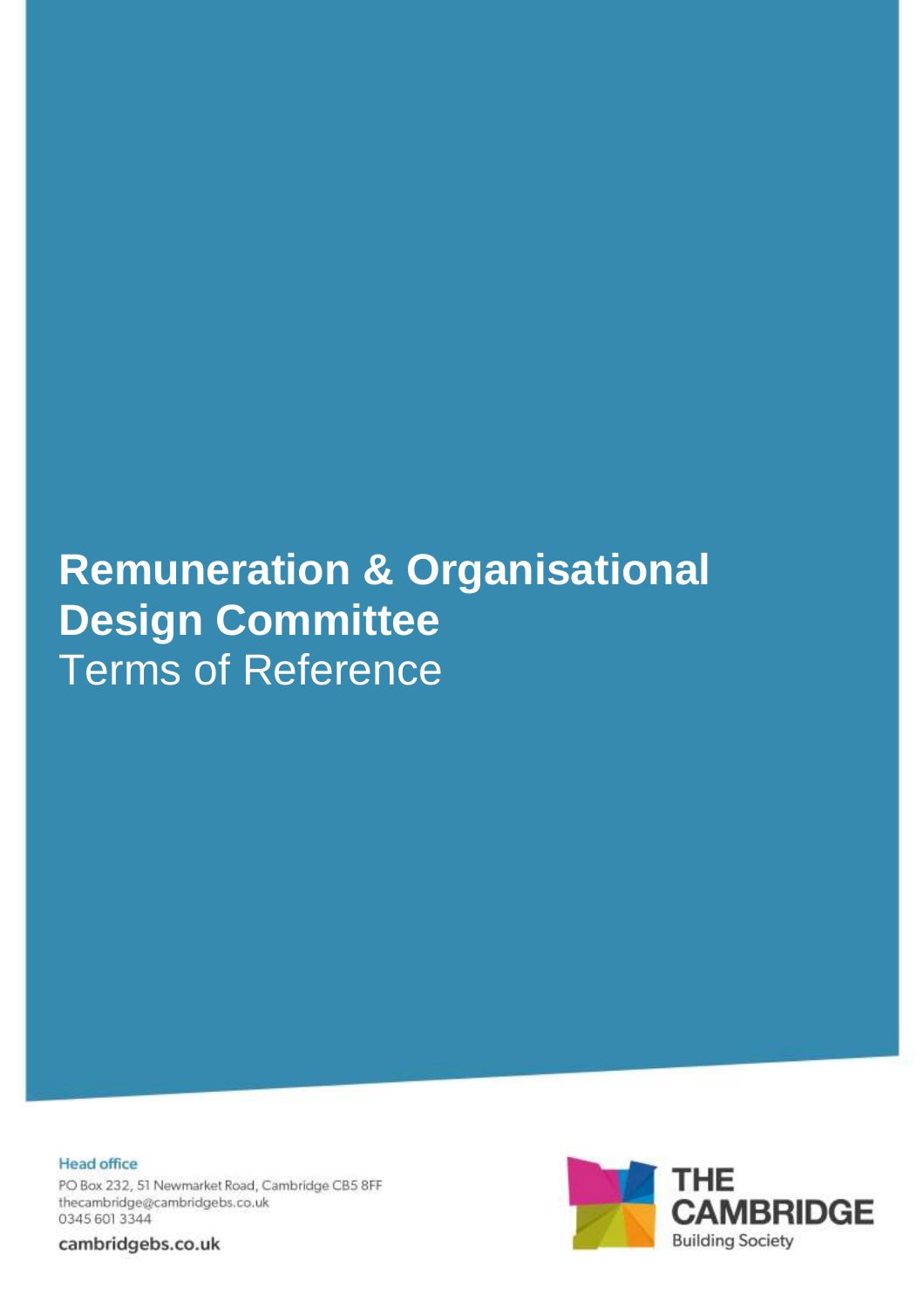# **1. Membership**

- 1.1 The Committee shall comprise at least two members, all of whom shall be independent non-executive directors. Members of the Committee shall be appointed by the Board, on the recommendation of the Nominations Committee and in consultation with the Chair of the Remuneration & Organisational Design Committee.
- 1.2 Members unable to attend meetings of the Committee may co-opt as their deputy the Senior Independent Director or Vice Chair of the Society on the basis they are not already a member of the Remuneration and Organisation Design Committee.
- 1.3 Only members of the Committee or their deputies have the right to attend Committee meetings. However, other individuals such as the Chief Executive, Chief Operating Officer, Chief Financial Officer, Head of People, and external advisers, may be invited to attend for all or part of any meeting, as appropriate.
- 1.4 Appointments to the Committee are made by the Board and shall be for a period of up to three years, extendable by no more than two additional three-year periods, provided the individual continues to meet the criteria for membership of the Committee.
- 1.5 The Board shall appoint the Committee Chair who shall be an independent non-executive director. The appointed Chair should have served on a remuneration committee for at least 12 months. In the absence of the Committee Chair and/or an appointed deputy, the remaining members present shall elect one of themselves to chair the meeting who would qualify under these terms of reference to be appointed to that position by the Board.

## **2. Secretary**

2.1 Executive Support shall act as the secretary of the Committee.

## **3. Quorum**

3.1 The quorum necessary for the transaction of business shall be two, both of whom must be independent non-executive directors. A duly convened meeting of the Committee at which a quorum is present shall be competent to exercise all or any of the authorities, powers and discretions vested in or exercisable by the Committee.

## **4. Frequency of Meetings**

4.1. The Committee shall meet at least twice a year at appropriate times and otherwise as required.

# **5. Notice of Meetings**

- 5.1 Meetings of the Committee are set annually by the Company Secretary and agreed by the Chair of the Committee. Additional meetings called under 4.1 shall also be set by the Company Secretary.
- 5.2 Unless otherwise agreed, notice of each meeting confirming the venue, time and date, together with an agenda of items to be discussed, shall be forwarded to each member of the Committee and any other person required to attend, no later than three working days before the date of the meeting. Supporting papers shall be sent to committee members and to other attendees as appropriate at the same time.

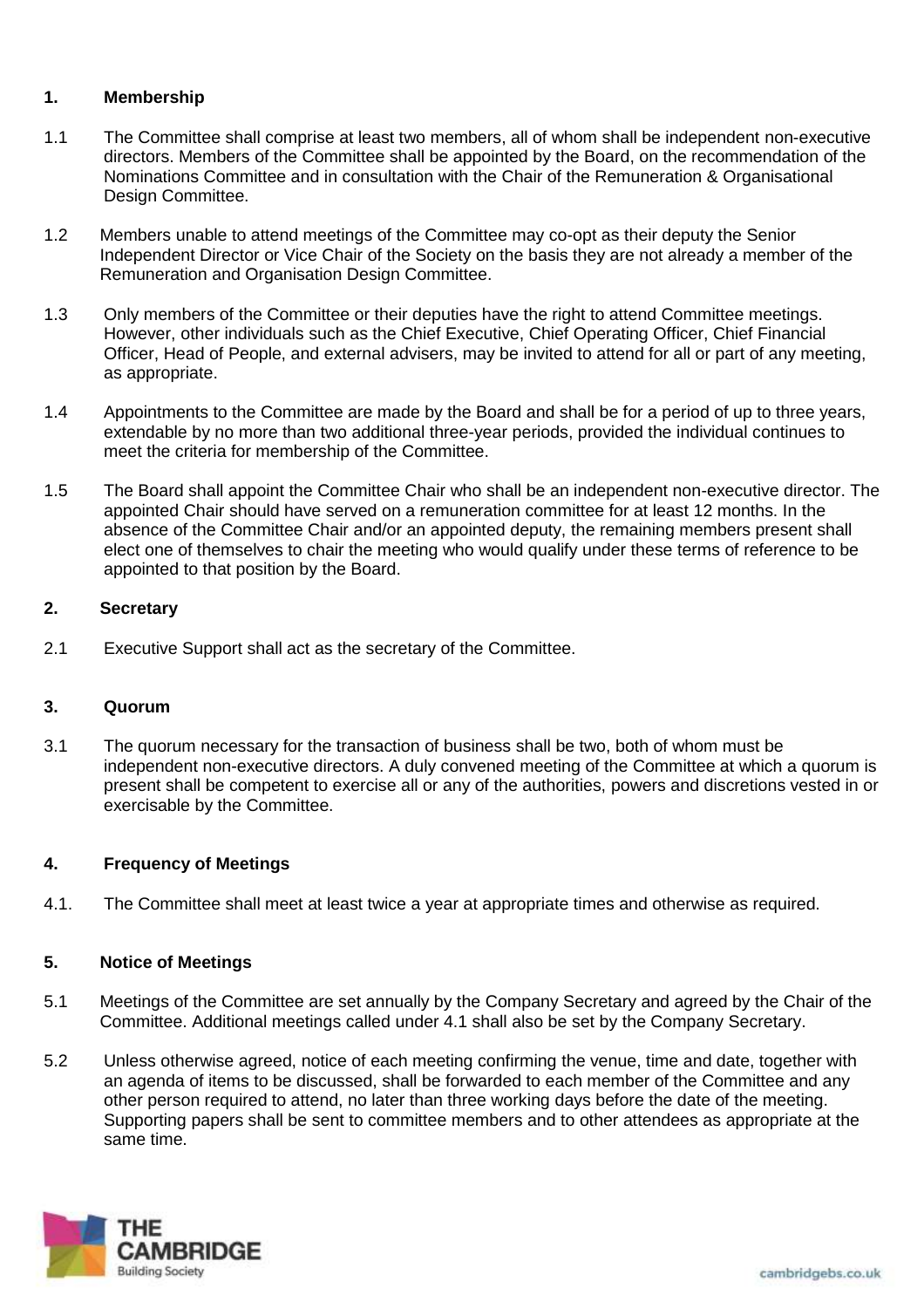## **6. Minutes of Meetings**

- 6.1 The secretary shall minute the proceedings and resolutions of all Committee meetings, including the names of those present and in attendance.
- 6.2 Draft minutes of Committee meetings shall be circulated promptly to all members of the Committee. Once approved, minutes or a summary of the meeting should be circulated to all other members of the Board at the subsequent Board meeting unless it would be inappropriate to do so.

# **7. Annual General Meeting**

7.1 The Committee Chair should attend the Annual General Meeting to answer any shareholder questions on the Committee's activities.

# **8. Role**

8.1 The FRC's UK Code of Corporate Governance 2018 ("the Code")<sup>1</sup> sets out the role of the remuneration committee:

The remuneration committee should have delegated responsibility for determining the policy for executive director remuneration and setting remuneration for the chair, executive directors and senior management<sup>2</sup>. It should review workforce remuneration and related policies and the alignment of incentives and rewards with culture, taking these into account when setting the policy for executive director remuneration…

When determining executive director remuneration policy and practices, the remuneration committee should address the following:

- **clarity** remuneration arrangements should be transparent and promote effective engagement with shareholders and the workforce
- **simplicity** remuneration structures should avoid complexity and their rationale and operation should be easy to understand
- **risk** remuneration arrangements should ensure reputational and other risks from excessive rewards, and behavioural risks that can arise from target-based incentive plans, are identified and mitigated
- **predictability** the range of possible values of rewards to individual directors and any other limits or discretions should be identified and explained at the time of approving the policy
- **proportionality** the link between individual awards, the delivery of strategy and the long-term performance of the company should be clear. Outcomes should not reward poor performance; and
- o **alignment to culture** incentive schemes should drive behaviours consistent with company purpose, values and strategy.
- 8.2 Related guidance<sup>3</sup> holds "the remuneration committee is also tasked with reviewing workforce remuneration and related policies. The purpose of this review is to:

<sup>3</sup> Financial Reporting Council: Guidance on Board Effectiveness, July 2018, s.129 - 133



 $\overline{a}$ <sup>1</sup> Financial Reporting Council: The UK Corporate Governance Code, July 2018, s.33 and s40

<sup>2</sup> Within the Cambridge Building Society 'Senior Management' is interpreted as the Chief Executive, Executive Directors, and Heads of Function and includes the Company Secretary. The group is referred to collectively as the 'Leadership Team'.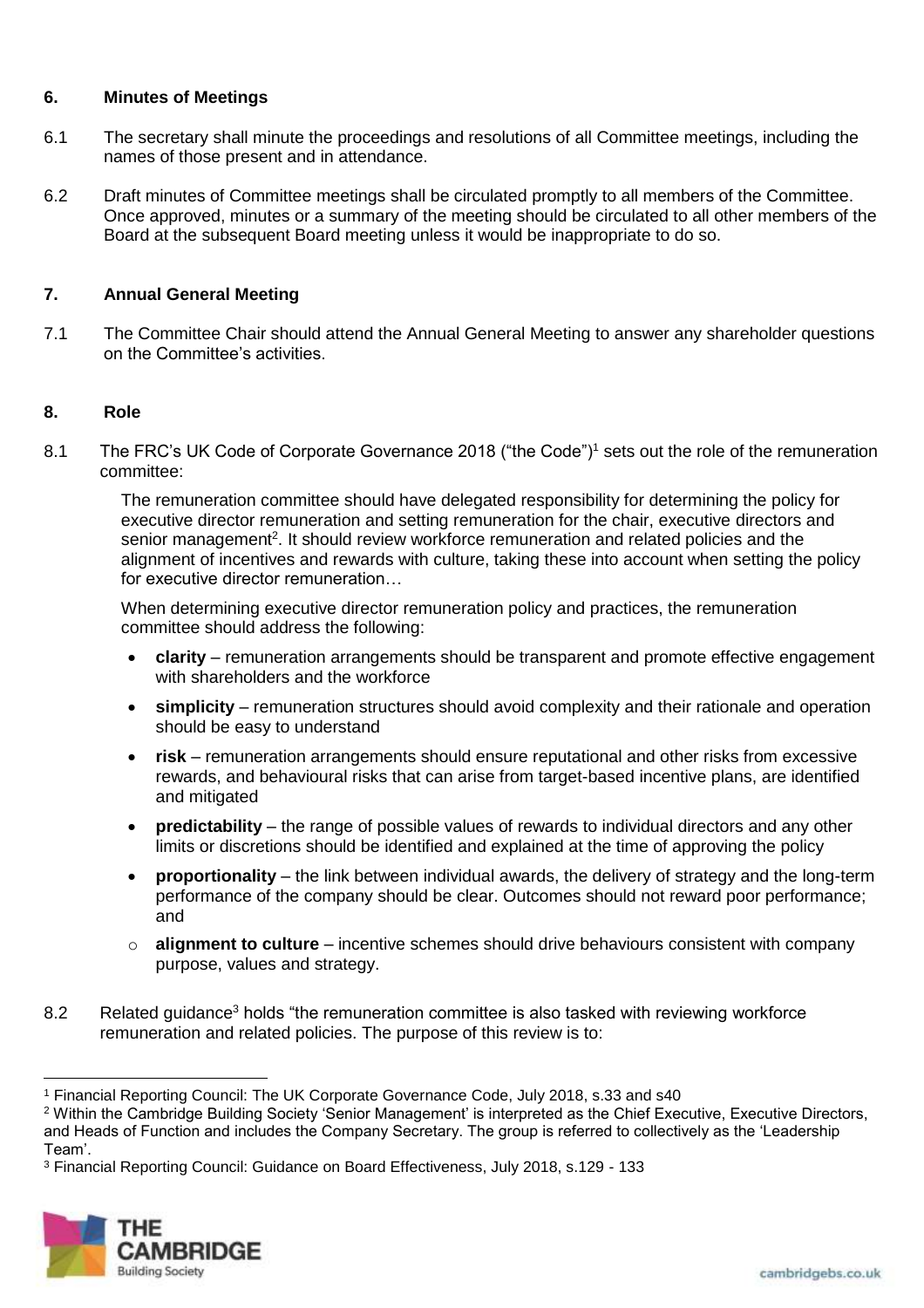- ensure the reward, incentives and conditions available to the company's workforce are taken into account when deciding the pay of executive directors and senior management;
- enable the remuneration committee to explain to the workforce each year how decisions on executive pay reflect wider company pay policy; and
- enable the remuneration committee to feedback to the board on workforce reward, incentives and conditions, and support the latter's monitoring of whether company policies and practices support culture and strategy."
- 8.3 It makes clear that "remuneration committees are expected to focus on the strategic rationale for executive pay and the links between remuneration, strategy and long-term sustainable success."

## **9 Duties**

- 9.1 The Cambridge Building Society's Remuneration and Organisational Design Committee, in accordance with its delegated authority from the Board and in line with the Code and ICSA guidance<sup>4</sup>, shall:
- 9.2 Have responsibility for setting the remuneration policy for the Leadership Team, Company Secretary and the Society's Chair, including pension rights and any compensation payments. The remuneration of non-executive directors shall be a matter for the Chair and the executive members of the Board under the Nominations Committee. No director or senior manager shall be involved in any decisions as to their own remuneration.
- 9.3 Determine the level and structure of Leadership Team remuneration.
- 9.4 In determining the above remuneration policy, take into account all factors which it deems necessary including relevant legal and regulatory requirements, the provisions and recommendations of the Corporate Governance Code and associated guidance. The objective of such policy shall be to attract, retain and motivate executive management of the quality required to run the Society successfully without paying more than is necessary, having regard to the views of its Members and other stakeholders. The remuneration policy should have regard to the risk appetite of the Society and alignment to its long-term strategic goals, and it should motivate and fairly reward individual contributions to the Society's overall performance.
- 9.5 When setting remuneration policy for the Leadership Team, review and have regard to pay and employment conditions across the Society, especially when determining annual salary increases.
- 9.6 Review the ongoing appropriateness and relevance of the remuneration policy and complete an annual formal review of Leadership Team, Company Secretary and Chair's remuneration.
- 9.7 Within the terms of the agreed policy and in consultation with the Chair and/or Chief Executive as appropriate, determine the total individual remuneration package for each member of the Leadership Team, Company Secretary and the Chair, including bonuses, incentive payments or other variable pay awards.
- 9.8 Obtain reliable, up-to-date information about remuneration in other companies of comparable scale and complexity. To help it fulfil its obligations, the Committee shall have full authority to appoint remuneration consultants and to commission or purchase any reports, surveys or information which it

<sup>4</sup> Footnotes 1 & 3 and Institute of Chartered Secretaries and Administrators: Guidance Note 'Terms of Reference for the remuneration committee', June 2013



l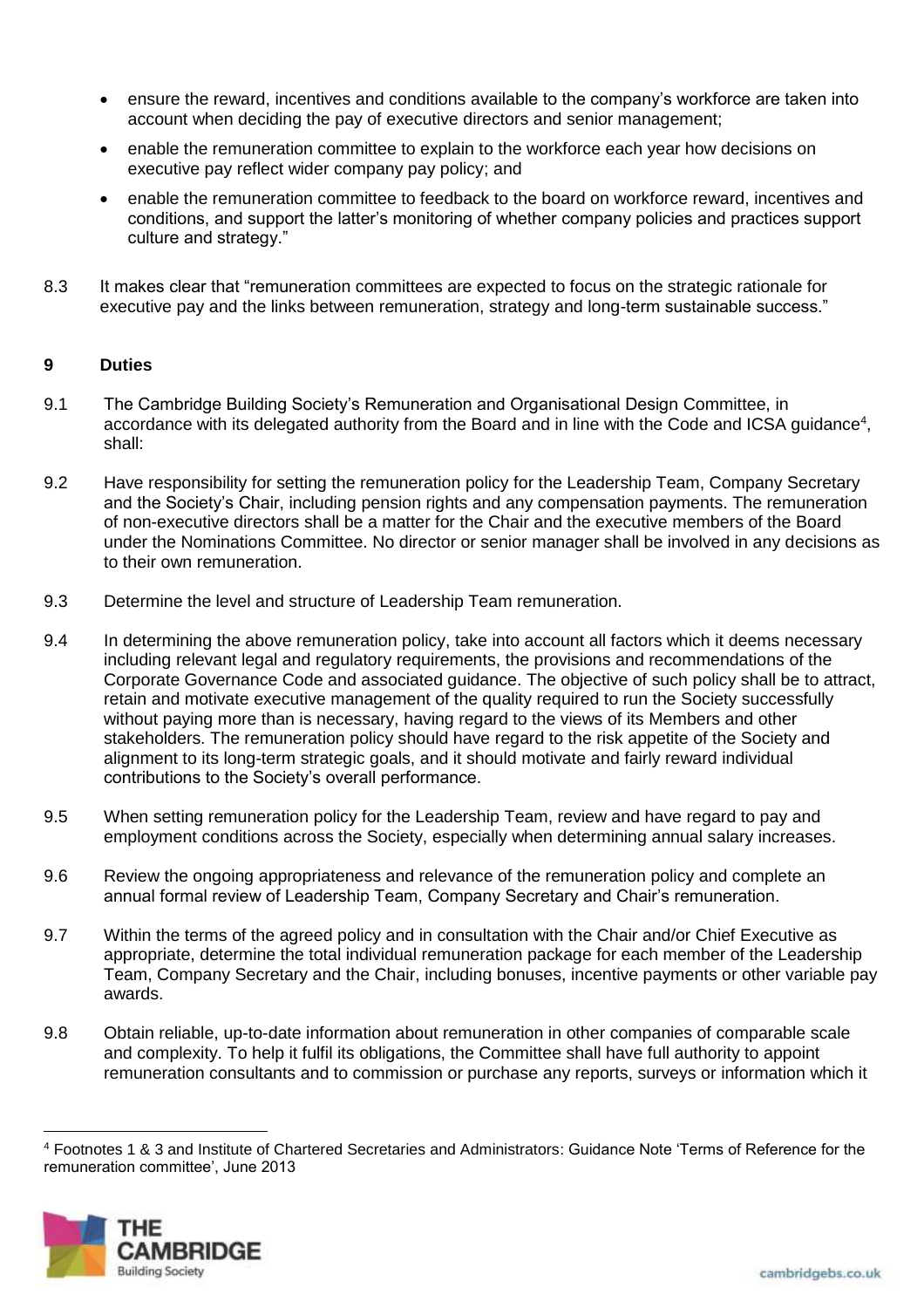deems necessary at the expense of the Society but within any budgetary restraints imposed by the Board.

- 9.9 Be exclusively responsible for establishing the selection criteria, selecting, appointing and setting the terms of reference for any remuneration consultants who advise the Committee.
- 9.10 Approve the design of, and determine targets for any performance-related pay schemes operated by the Society<sup>5</sup> and approve the total annual payments under such schemes (in accordance with the provisions in Schedule A of the Code). The Committee has overall discretion of the scheme and may override any formulaic outcome.
- 9.11 Review the design of all incentive plans for approval by the Board and Members. For any such plan, determine each year the performance targets to be used, subsequently whether awards will be made and, if so, the overall amount of such awards payable to Leadership Team members.
- 9.12 Determine the policy for, and scope of, pension arrangements for members of the Leadership Team.
- 9.13 Ensure that contractual terms and any payments made on termination are fair to the individual and the Society, that failure is not rewarded and that the duty to mitigate loss is fully recognised.
- 9.14 Oversee any major changes in employee benefits structures throughout the Society.
- 9.15 Agree the policy for authorising claims for expenses from the directors.
- 9.16 Receive at least annually an update focusing on people and culture at The Cambridge including consideration of internal or external changes that may have a significant impact on our team members or culture. This will be led by the Committee Chair with support from the Chief Operating Officer.
- 9.17 Approve the design of the Executive team structure
- 9.18 Advise on the Leadership Team structure through consultation with the Chief Executive
- 9.19 Set the policy for organisational design across the Society and ensure it:
	- Complements the organisation's values
	- Reflects and facilitates its business objectives
	- Facilitates resourcing
	- Provides for the future success of the Society
	- Provides adequate governance and risk management arrangements
	- Encourages service excellence, process efficiency and flexibility in customer-facing units
	- Supports technical and managerial competence, career progression and the remuneration structure
- 9.20 Work and liaise as necessary with all other Board committees.

<sup>5</sup> Currently the only such scheme in operation is 'Sharing in Success' which is contingent on meeting overall Society performance targets and applies a single distribution figure (as a percentage of basic pay) for every participating member including the Leadership Team.



 $\overline{a}$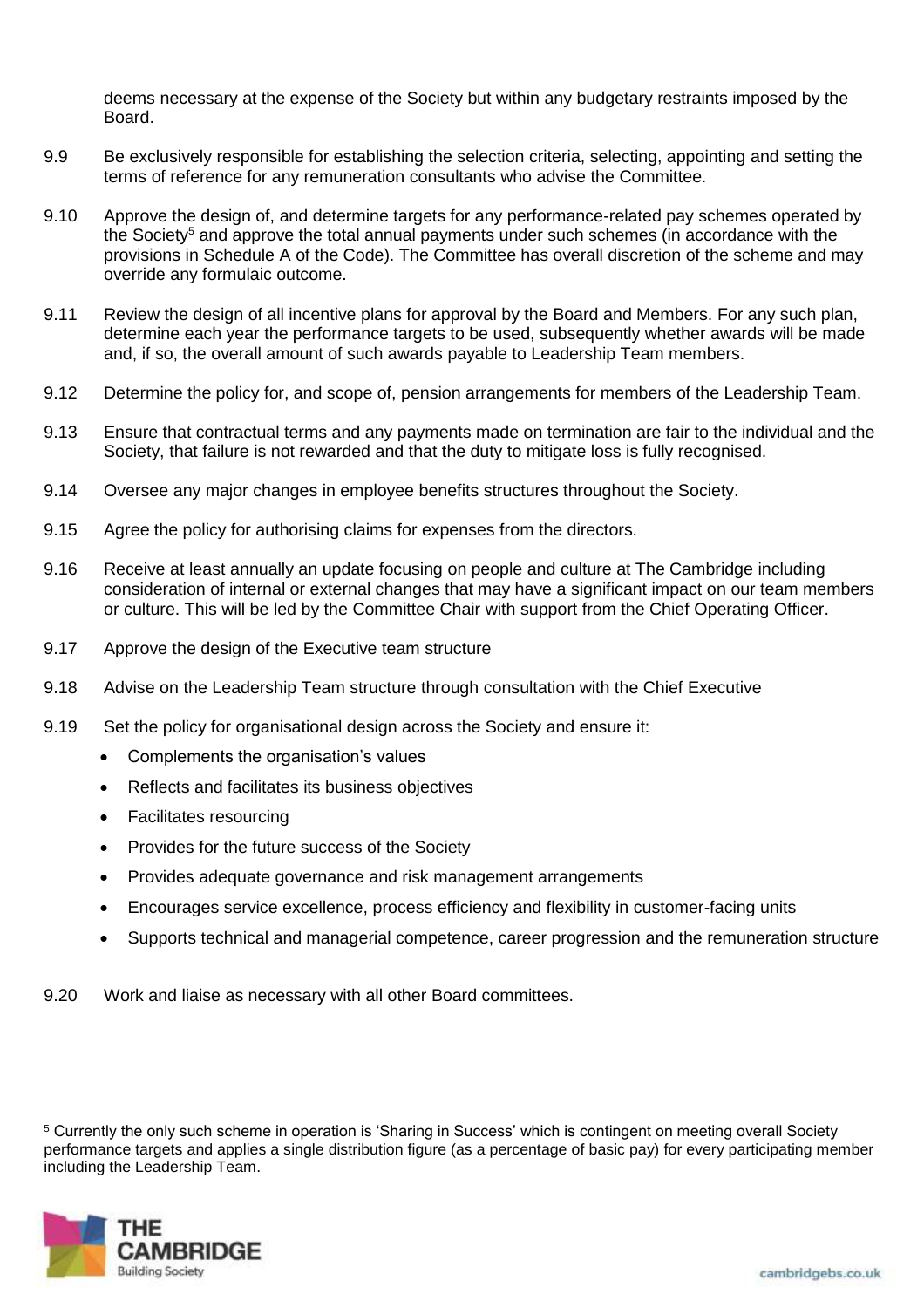## **10. Reporting Responsibilities**

- 10.1 The Committee Chair shall report to the Board on its proceedings after each meeting on all matters within its duties and responsibilities.
- 10.2 The Committee shall make whatever recommendations to the Board it deems appropriate on any area within its remit where action or improvement is needed.
- 10.3 The Committee shall produce a report of the Society's remuneration policy and practices to be included in the Annual Report and ensure each year that it is put to members for approval at the AGM.

## **11. Other Matters**

The Committee shall:

- 11.1 Have access to sufficient resources in order to carry out its duties, including access to the Company Secretary for assistance as required.
- 11.2 Be provided with appropriate and timely training, both in the form of an induction programme for new members and on an ongoing basis for all members.
- 11.3 Give due consideration to laws and regulations, the provisions of Corporate Governance and the requirements of any other applicable Rules, as appropriate.
- 11.4 Arrange for periodic reviews of its own performance and, at least annually, review its constitution and terms of reference to ensure it is operating at maximum effectiveness and recommend any changes it considers necessary to the Board for approval.

## **12. Authority**

12.1 The Committee is authorised by the Board to obtain, at the Society's expense, outside legal or other professional advice on any matters within its terms of reference.